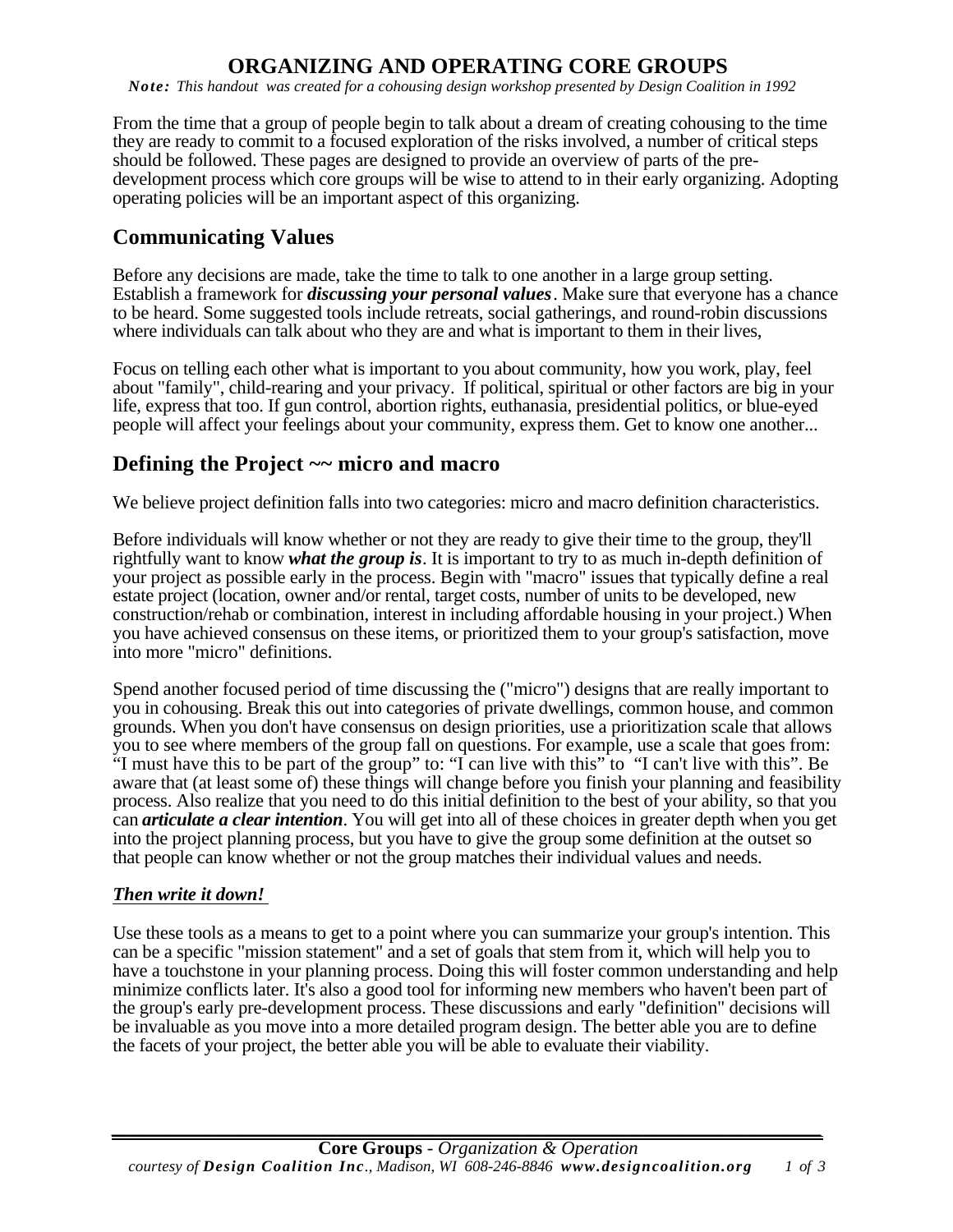#### **OPERATING STRUCTURE AND ADMINISTRATIVE POLICIES (Housekeeping)**

These are suggestions for 'operating ground rules' that will help any group function more effectively. Consider the idea of asking group members to agree to formally commit to these policies early in the process. Create a climate of trust and mutual respect that will help you to make good and compassionate decisions. A written 'contract' can be a good tool if only to impress upon yourselves the importance of this often-overlooked cornerstone of effective groups .

### **Administration**

Establish a **Steering Committee** which will function as an administrative oversight body. This group will oversee the whole timetable and development framework and report to the rest of the members. It plays the crucial roles of coordinating and reporting the work of other committees, and also functions as a liaison with other groups or individuals (professionals, government reps, press, network etc,.)

Establish both *standing and ad hoc working committees* so that research and decision proposals can be generated at a small-group level. Proposals can then be brought to the larger group for consideration, discussion and decision.

Examples of the kinds of committees that will be important in a cohousing development project include:

- legal
- financial
- membership
- site search
- design
- management

Discuss and decide upon the amount of time you want to spend on this project and use that as a gauge to decide on the *frequency of meeting times*, both for working and administrative committees and for the whole group. You are embarking upon a part-time job. The more time you give to it, the sooner you will know what kinds of outcomes to expect.

Decide *if you want to involve paid professionals* in your planning and/or development process. Consider what the costs will be, in both time and money. Consider and decide what you are personally willing to give to the process. Consider alternatives when choosing professional involvement (the kinds of roles you want others to play, such as developer or project manager, as well as a variety of people who could fill these roles.)

Consider whether or not a network is important to you, and if you have the time to give to it. What are the benefits? Costs?

### **Meeting Skills and Practices (R-E-S-P-E-C-T)**

Establish operating policies for meetings and *use them all of the time*, such as:

- Commit to being good listeners and then practice!
- Identify each agenda item, denote it as a report, discussion or decision item, and set times for each part of the group's agenda.
- *Stick to your times*, or extend them if there is agreement among group members to do so.
- Create agendas for every meeting.
- Assign a facilitator for every meeting, as well as s timekeeper/secretary.
- Keep good record of notes, and record them with a central (Steering Committee?) secretary.